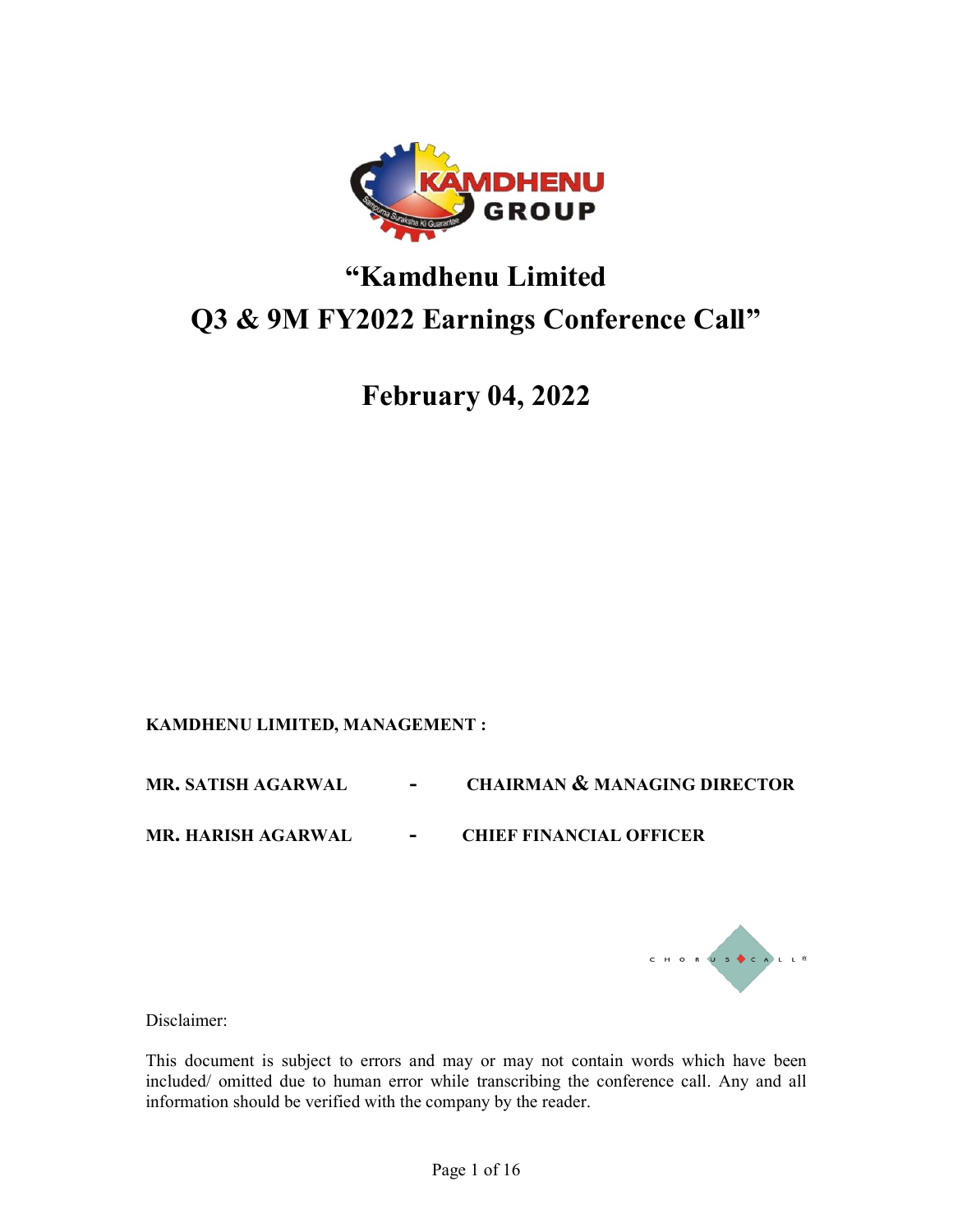

Moderator: Ladies and gentlemen, good day and welcome to the Kamdhenu Limited Q3 & 9M FY22 Earnings Conference Call. This conference call may contain forward-looking statements about the company which are based on the beliefs, opinions and expectation of the company as on date of this call. These statements are not guarantees of future performance and involve risks and uncertainties that are difficult to predict. As a reminder, all participant lines will be in the listenonly mode and there will be an opportunity for you to ask questions after the presentation concludes. Should you need assistance during the conference call, please signal an operator by pressing '\*' then '0' on your touchtone phone. Please note that the conference is being recorded. I now hand the conference over to Mr. Satish Agarwal-Chairman and Managing Director of Kamdhenu Limited. Thank you. And over to you, sir.

Satish Agarwal: Good Afternoon and a very warm welcome to everyone present on the call. Along with me, I have Mr. Harish Agarwal -- Chief Financial Officer and Strategic Growth Advisors, our Investor Relations Advisors. Before we proceed ahead, I hope all of you and your loved ones are safe and keeping well.

> We have uploaded our Results & Investor Presentation for the quarter on the Stock Exchanges and company's website. Hope each one of you had a chance to go through the same.

> With revival in economic activities post the second wave of covid-19 and India's large vaccination drive which progressed well in vaccinating large number of people, which has led to stable business environment and positive consumer sentiments. Our company has continued to maintain momentum in our business in the quarter gone by.

> The ongoing third wave of Covid in India has so far been less stringent than the previous waves. We are well prepared from the learnings of our previous experiences to tackle the current situation. We have not witnessed any material impact on our business.

> Q3 FY22 was a steady quarter for the company. On overall level, our company has achieved topline growth of 24% and PAT growth of 7% in Q3 FY22. I would talk in more detail with regards to steel and paints business performance separately.

> Now, first coming to Paints business, I would like to highlight on the performance during the quarter and nine months. The Company has achieved revenue growth of 25% YoY in Q3 FY22 and 29% YoY in 9M FY22. This is on the back of full fledge operations at our paint factory at Chopanki, Rajasthan from October 2021 onwards. It has state of the art facilities and upgraded manufacturing facilities with new machinery. With the outset of full fledge operations, we expect significant uptick in our business trajectory in the quarters going ahead. Demand for our paint products have remained strong driven by festive season and prolonged wedding season in India. Consumers are more inclined towards home improvement and making their spaces look better which has led to increased demand. Over past few quarters, paint companies are facing inflationary trend in the prices of raw material and this challenge has continued in Q3 FY22. The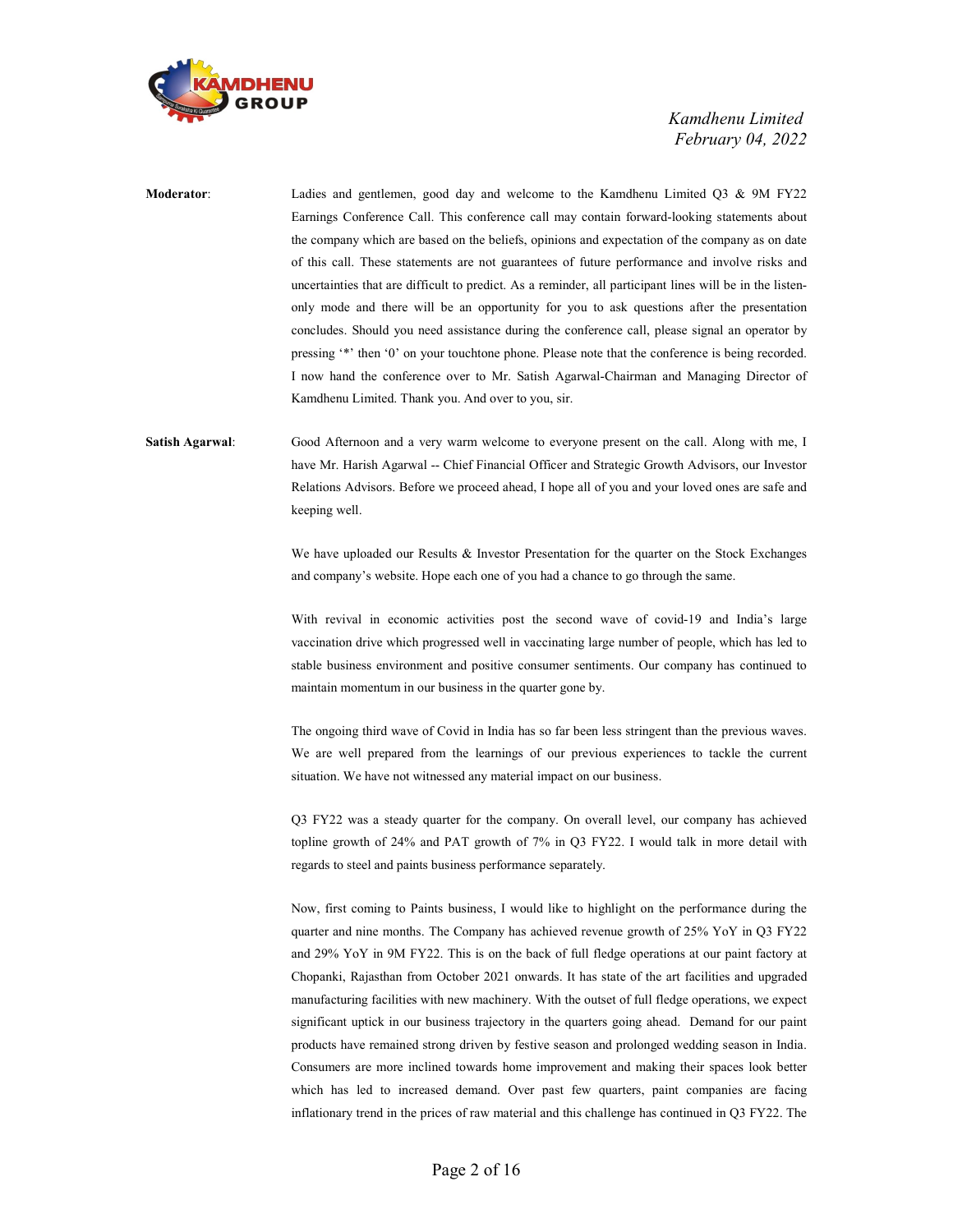

company took price hike of  $\sim$ 10%-11% during Q3 FY22. There has been some softness in raw material prices in the current quarter and we expect it to stabilize soon. Demand for decorative paints has been witnessing strong traction over past few quarters and we expect this momentum to continue on back of shortening of repainting cycle, housing demand and consumer preference to build pucca houses.

Our company is focused on increasing share of premium and environment friendly products and introducing new variants in the market for the common masses to meet the varied customer requirements. I would like to update on the insurance claim towards building, plant & machinery is under finalization stage and the claim amount is expected to be received within this financial year

Coming to the "Scheme of Arrangement", the Hon'ble National Company Law Tribunal (NCLT), has accepted the second motion application done by the Company on 16th December, 2021 and they have fixed 22nd March, 2022 for the consideration of the final approval of the Scheme of Arrangement. In order expedite and accommodate the issuance of shares with regards to the scheme of arrangement for demerger of paints business, the board of directors has approved increase in Authorised Share Capital of the Company from Rs. 30,00,00,000/- to Rs. 41,50,00,000/- divided into 3,00,00,000 Equity Shares of Rs.10/- each ranking pari-passu in all respect with the existing Equity Shares of the Company and 1,15,00,000 Preference Shares of Rs.10/- each subject to the approval of shareholders of the company.

Now, I would move on to give key updates on Steel Business. We have clocked a revenue growth of 23% YoY to Rs. 149 crores in Q3 FY22 and 55% YoY growth in 9M FY22. During the quarter gone by, our company has face challenges due to external issue of pollution at Delhi and NCR region. TMT manufacturing plant at Bhiwadi was under partial operations/ shutdown for 27 days due to ban imposed by NGT (National Green Tribunal) in Delhi and NCR region. Moreover, construction activities in Delhi & NCR region were banned for 35 days. Also few of our franchisee plants are located at NCR region therefore production was hampered at those plants due to the ban imposed by NGT. Further unprecedented monsoon, festival holidays and slowdown in construction activities further impacted the overall demand for franchisee sales in Q3 FY22. Operations are back to normal levels at our own manufacturing plant and franchisee units and we expect good demand momentum ahead.

Our company plans to enhance its market share of TMT bars and increase the production capacity of its brand of 'Kamdhenu Nxt' through franchisee route. As mentioned in the last quarter, we are expanding the production capacity of franchisee unit in state of Telangana and it is progressing well. This is in line with our vision to reach capacity of 50 lakh metric tonnes in next 2 years. We are confident of achieving high franchisee sales on back of strong product quality with superior strength and large distribution network to reach remotest areas.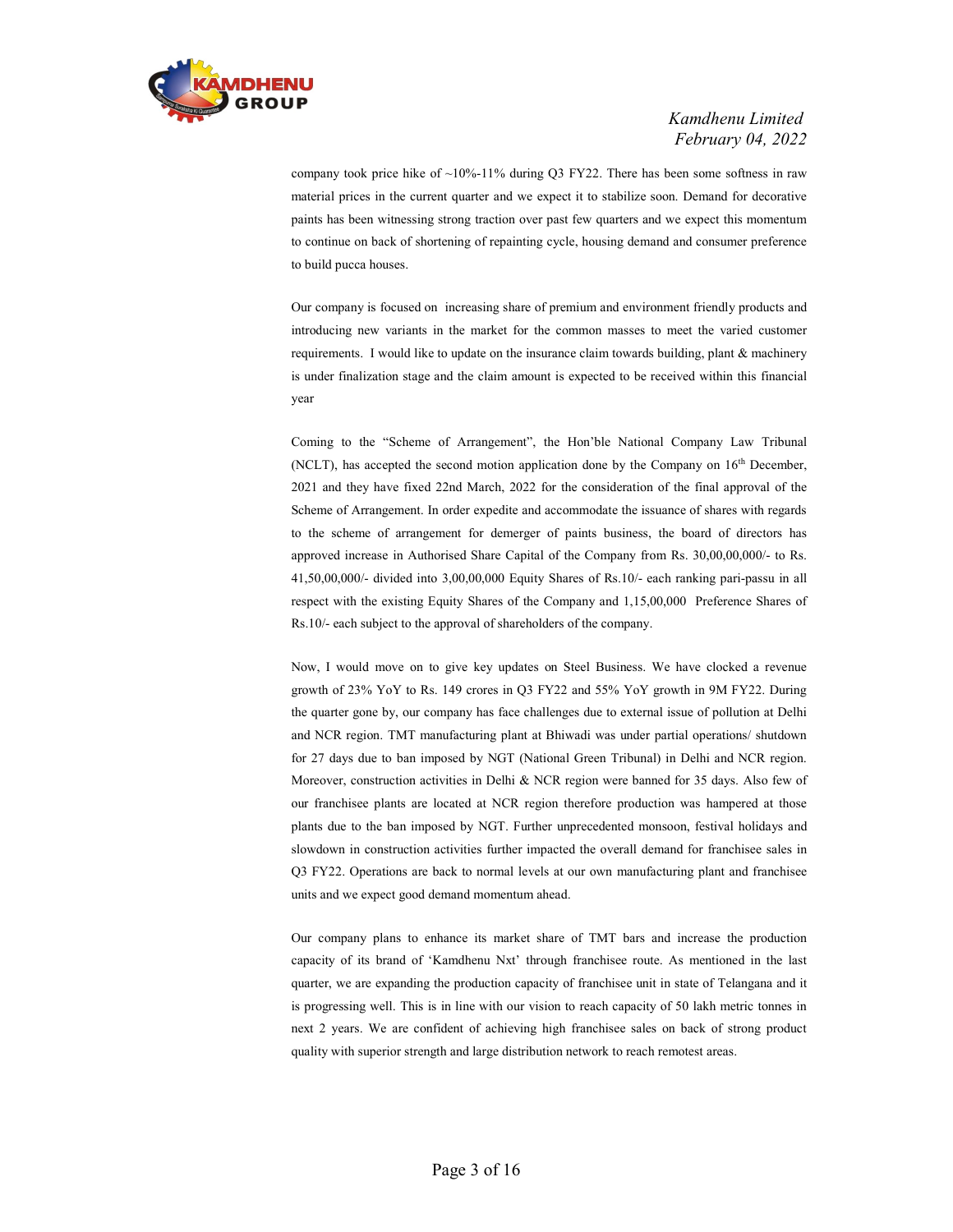

With recent government's budget outlay towards affording housing, we expect it will boost the demand for construction materials. Also government's push towards infrastructure development and metro and railway projects will further propel demand for steel products.

To conclude, we expect the demand momentum to continue with business activities getting back to normal levels. At Kamdhenu, we strongly believe in enhancing shareholder's value and strive to achieve the same through continuous evolution and upgradation of our efficiencies. We are also looking to penetrate further into markets where our presence is less and strengthen our footprints in existing geographies. With our strong brand, large distribution network and huge product portfolio in both paints and steel business, we are well placed to grow faster in the coming decades and provide value added products for the common masses.

Now I would like to hand over the line to Mr. Harish Agarwal to update on the Financial Performance of the Company.

Harish Agarwal: Thank you, Sir. I will take you all through the Standalone Financials for Q3 & 9M FY22.

#### First, about the Paint Business,

- Total Sales from Paint Business for Q3 FY22 stood at Rs. 77.5 crores as compared to Rs.62.2 crores in Q3 FY21, growth of 25% YoY and stood at Rs. 62.9 crores for Q2 FY22, a growth of 23% QoQ . We expect growth trajectory in our paints business on account of rise in real estate buying, revival in housing demand and changed consumer behaviour with focus on enhancing and beautifying their personal spaces and homes.
- We have reported positive EBIT (not adjusted for unallocable expenses) of Rs.4.3 crores for Q3 FY22.
- Paints segment contributed 34.2% of Revenues in Q3 FY22
- Our overall volumes from own manufacturing and outsourcing stood at 9,141 KL for Q3 FY22 as compared to 8,701 KL for Q3 FY21, a YoY growth of 5% and stood at 8,351 KL in Q2 FY22, a growth of 10% QoQ.
- To quickly summarize the nine month numbers:
	- o For 9M FY22, total sales stood at Rs. 173.5 Crores as compared to Rs.134.8 crores in 9M FY21, an increase of 29% YoY
	- o For 9M FY22, we have achieved positive EBIT of Rs.5.8 crores.
	- o For 9M FY22, our volumes stood stood at 22,584 KL as compared to 20,739 KL in 9M FY21, a growth of 9% YoY

#### Coming to the Steel Business

- Our steel volumes including Franchisee route have stood at 6.33 lakh metric tonnes in Q3 FY22 as compared to 6.57 lakh metric tonnes in Q3 FY21 and 6.27 lakh metric tonnes in Q2 FY22.
- Total Brand Turnover for Q3 FY22 stood Rs. 3,973 crores as compared to Rs. 3,353 crores in Q3 FY21, a YoY growth of 19% and stood at Rs. 3,792 crores in Q2 FY22, a growth of 5% QoQ.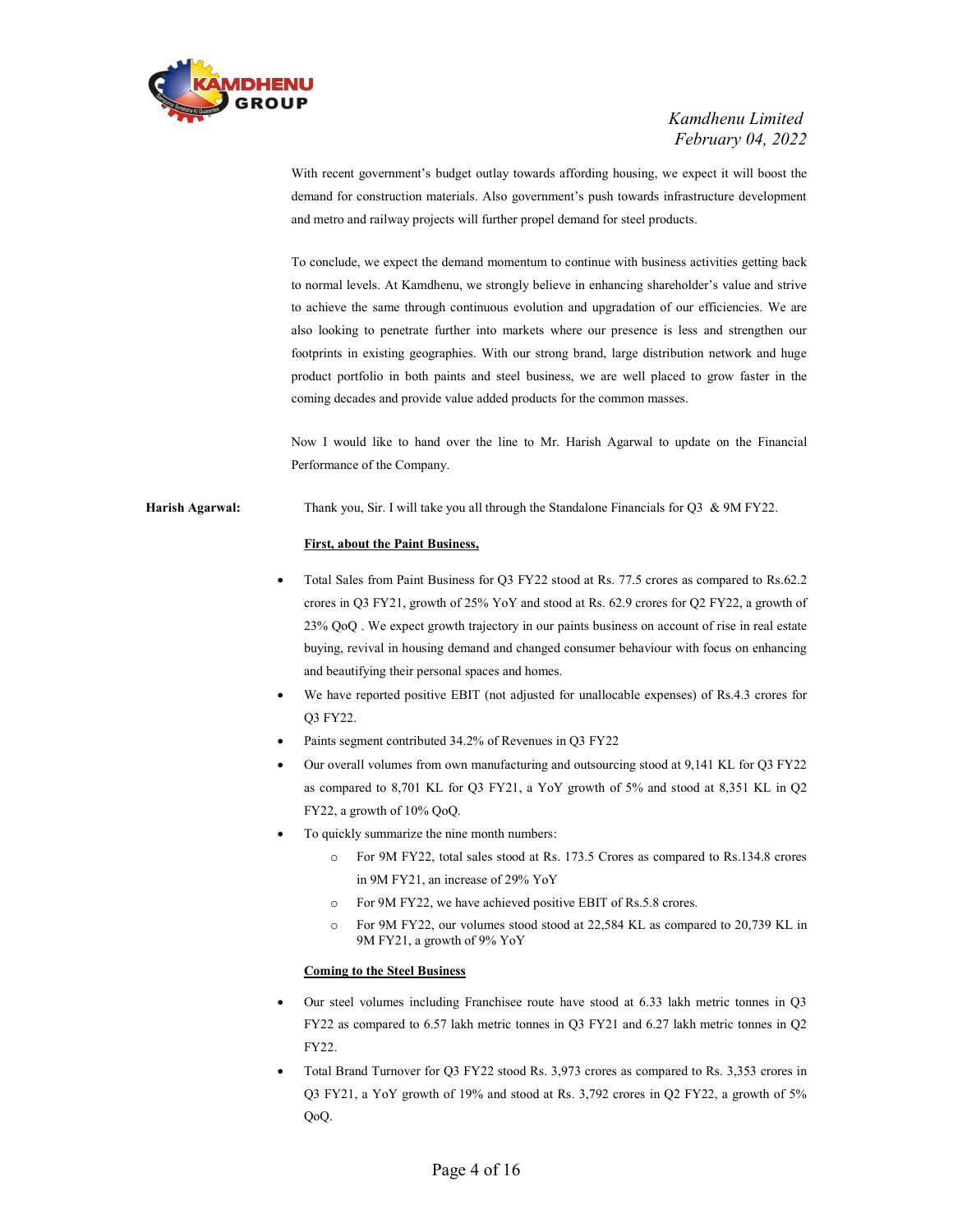

- Royalty Income through Franchisee's stood at Rs. 23.2 crores in Q3 FY22 as compared to Rs. 23.5 crores in Q3 FY21 and stood at Rs. 22.5 crores in Q2 FY22, a growth of 3% QoQ.
- Revenue from Own Manufacturing was up by 17% YoY to Rs.113.8 crores in Q3 FY22 as compared to Rs. 97.3 crores in Q3 FY21 and stood at Rs.125.5 crores in Q2 FY22
- To quickly summarize the nine month numbers:
	- o For 9M FY22, our volumes including franchisee route stand at 18.4 lakh metric tonnes as compared to 16.6 lakh metric tonnes for 9M FY21, a growth of 11% YoY
	- o Total Branded turnover for 9M FY22 stood at around Rs.11,250 crores as compared to Rs.7,970 crores for 9M FY21, a growth of 41% YoY
	- o Royalty income through franchisee's For 9M FY22 stood at Rs. 67.3 crores as compared to Rs. 58.7 crores in 9M FY21, a growth of 15% YoY.
	- o Revenue from Own Manufacturing for 9M FY22 stood at Rs.327.3 crores as compared to Rs.207.9 crores in 9M FY21, a growth of 57% YoY

#### For the overall business

- Revenue for Q3 FY22 stood at Rs.226.5 crores as compared to Rs.183.4 crores in Q3 FY21, a YoY growth of 24% and stood at Rs.215.5 crores in Q2 FY22, a QoQ growth of 5%.
- Our EBITDA was up 6% YoY to Rs.14.5 crores in Q3 FY22 as compared to Rs. 13.7 crores in Q3 FY21 and stood at Rs.14.0 crores in Q2 FY22, a growth of 3% QoQ. Our EBITDA Margins for the Quarter stood at 6.4%.
- Profit after tax stood at Rs.7.7 crores for Q3 FY22 as against Rs.7.2 crores in Q3 FY21, a growth of 7% YoY and stood at Rs. 7.7 crores in Q2 FY22
- Let me quickly summarize the nine month numbers
	- o For 9M FY22, our revenues stood at Rs.587.9 crores as compared to Rs. 402.9 crores in 9M FY21, a growth of 46% YoY
	- For 9M FY22, EBITDA stood at Rs.40.0 crores as compared to Rs. 29.3 crores in 9M FY21, a growth of 37% YoY
	- o For 9M FY22, Profit after tax stood at 20.9 crores as against Rs. 11.1 crores for 9M FY21, a growth of 88% YoY

With this, I would like to open the floor for Q&A.

- Moderator: Thank you very much. Ladies and gentlemen, we will now begin the question and answer session. The first question is from the line of Esha Savla from Arya Securities. Please go ahead.
- Esha Savla: Good afternoon. Thank you for the opportunity. Sir what is the current utilization levels at both our plants? What was the utilization in current quarter and the quarter gone by? Have you faced any impact from the third wave of COVID?
- Harish Agarwal: Yes, we have little bit impact of COVID in the Q3 and there are some impact in the Q4 also as January was the peak for this COVID. the average utilization of our plant is around 75% of steel and around 60% of the paint.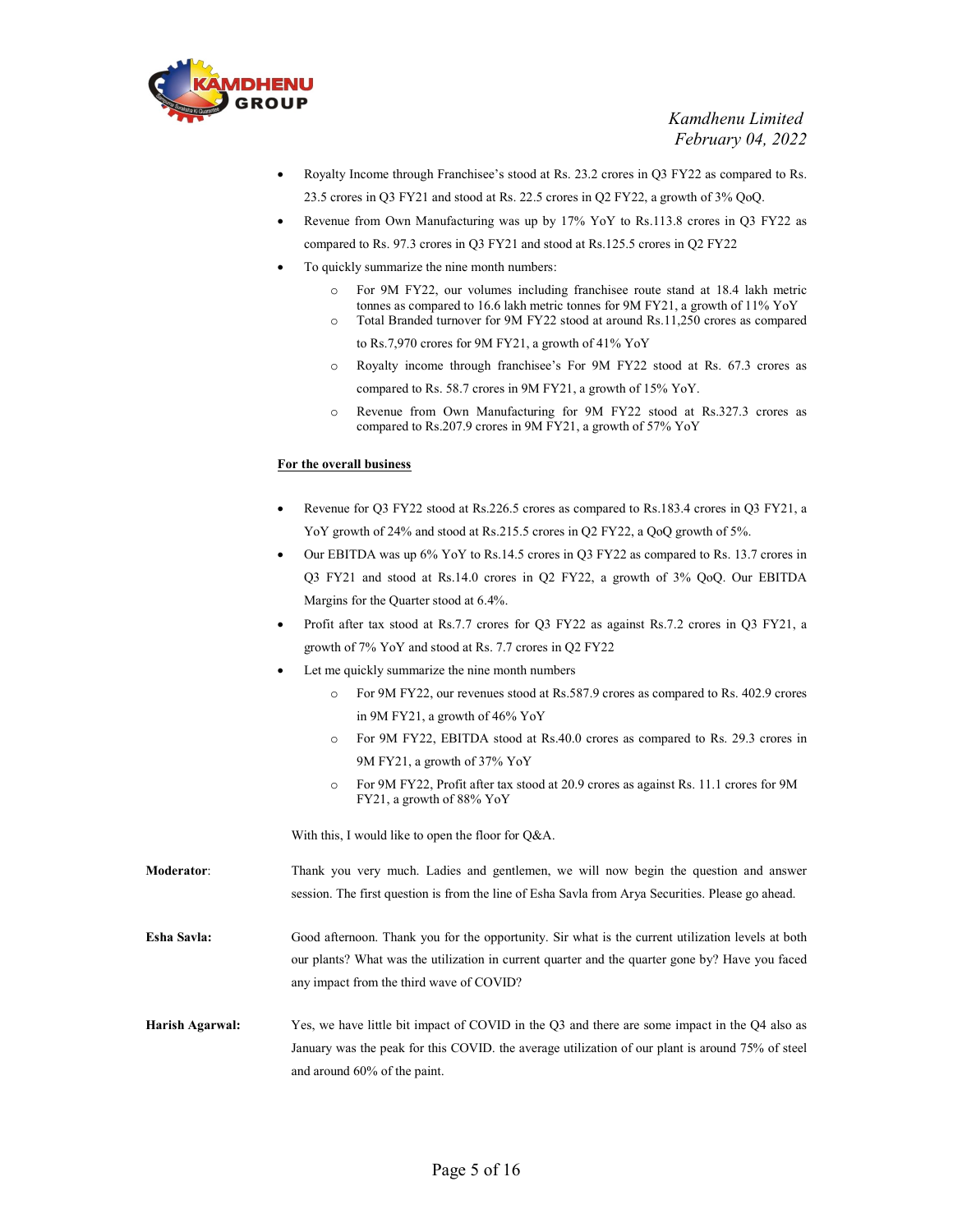

| Esha Savla:     | Okay Sir and Sir have you introduced any new products in paint and steel business over the last<br>few months?                                                                                                                                                                                                                                                                                                                                                                                                                                               |
|-----------------|--------------------------------------------------------------------------------------------------------------------------------------------------------------------------------------------------------------------------------------------------------------------------------------------------------------------------------------------------------------------------------------------------------------------------------------------------------------------------------------------------------------------------------------------------------------|
| Harish Agarwal: | No. It is a continuous process. In the steel, we used to introduce our new products over a period<br>after two to three years, in the paint business, it is a regular feature for developing the product but<br>in the last three months, we have not introduced any new product.                                                                                                                                                                                                                                                                            |
| Esha Savla:     | Sir can you throw some light on your capex plan in both the businesses?                                                                                                                                                                                                                                                                                                                                                                                                                                                                                      |
| Harish Agarwal: | Right now we do not have any capex plan for the steel and paint. In the steel business, we have<br>the franchise business model where we are expanding our capacity from 38 lakh metric tonnes to<br>50 lakh metric tonnes through the franchise route, where investment is made by the franchise<br>units. We do not make any investment in the steel business. In the paint business, our existing<br>facility is sufficient to achieve the turnover of around Rs.450 Crores so after achieving or by<br>reaching nearby, we will plan for the next plant. |

Esha Savla: Thank you. That was helpful.

Moderator: Thank you. The next question is from the line from Sumit Kumar from Apex Investment. Please go ahead.

Sumit Kumar: Thanks for the opportunity. Sir I have a couple of questions in the paint business? Sir can you share to me what is your view on current increasing competition intensity in paints industry with entry of new players like Grasim and JSW Paints?

Satish Agarwal: This is a relevant question, in today's date and with the demand which is coming in, there is almost 15% to 18% annual growth which can be expected. You may also have seen that the whole business of the unorganized sector is shifting to the organized sector. So, the future potential for this is very good. If you have seen that the Government of India has allocated around Rs.48,000 Crores funds for the affordable housing, and 80 lakhs is the target for affordable housing in 2022 financial year which has been put forth. If we see that, there is an additional demand for 10,000 Crores, we would be expecting in paints segment particularly in the affordable housing. And because this spread in the whole country, then I understand that wherever the opportunity, I would think that we will get some share from this. Likewise, we had discussed that the company needs around 30% to 40% growth, so the target that has been kept is intact and when we go around Rs.450 Crores then, there is a requirement of around Rs. 150 Crores to increase our, marketing & sales and we think that we have to put efforts towards that, we need to increase the dealer's commission, we are also increasing the product portfolio and beyond this the area, which is there, we are opening new depots to newer areas. Now we have the limitation that in north, we have the production facility and not there in the whole of India, so for us there is a limitation due to the freight disadvantage. But as and when the time comes, we will work towards new opportunities with our current production capacity. Going forward, we will work towards our targets which are easily achievable for the company and the team which is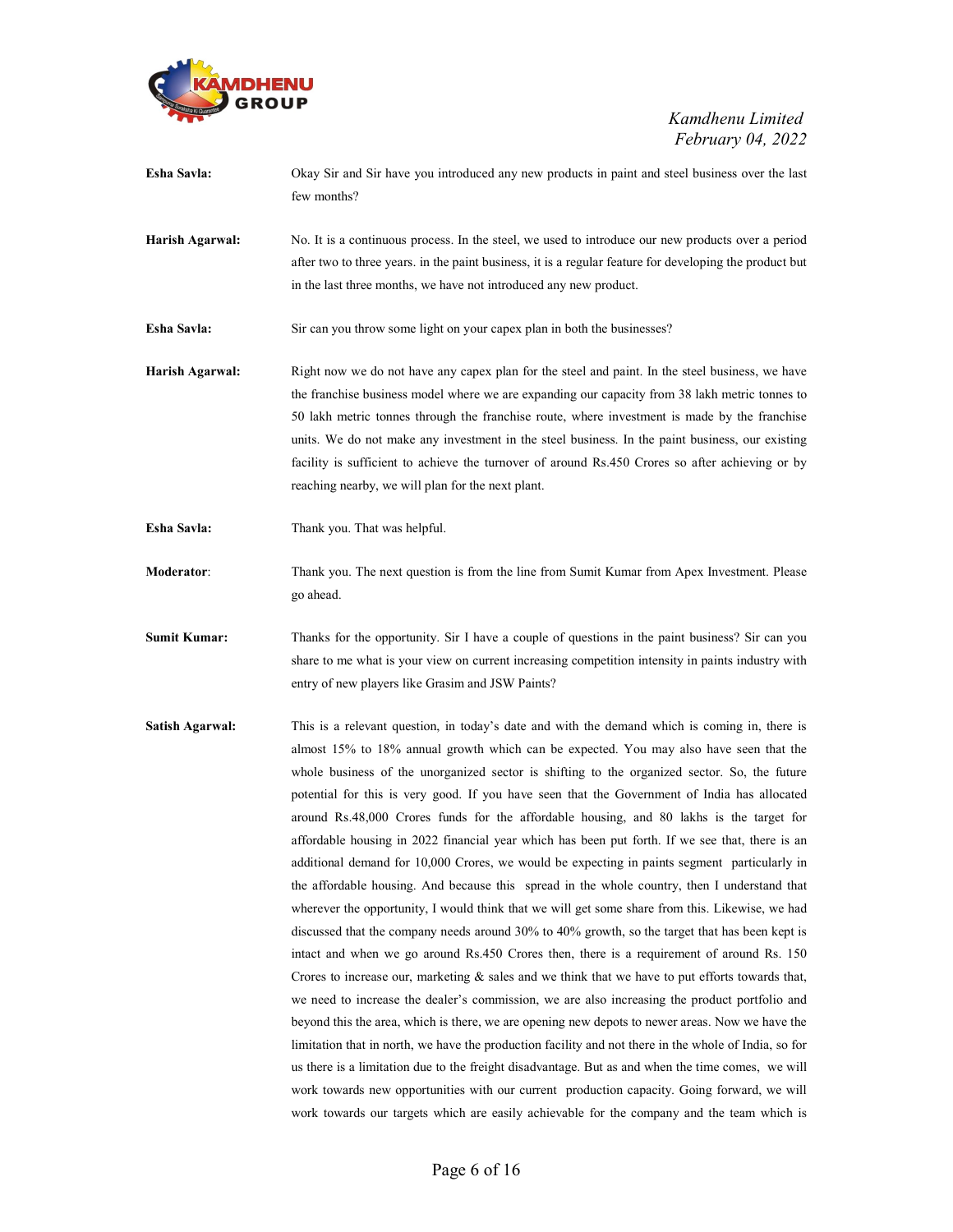

there they are working in full speed. Our paints business is into retail, side where we do have an expertise. As you mentioned that like JSW is coming up and there are other players who are coming inside this, who are very big players, so they have their own market share, but this is a retail business. The work we do in steel, is about be 90% is nearly the retail sales. As given in the presentation I have told you that for the nine months we have a business of around Rs. 11,250 Crores, this year and out of this 90% is in retail segment we have done. In paints also we have the retail business, then we understand that in retail business we have the expertise because of steel that also will be utilized here. The big players who are coming in they will have the projects sale, institutional sales and , government sale will be there. They will not have big portion on retail side..

- Sumit Kumar: Sir my next question is on raw material prices . I assume that all paint companies, they are seeing inflationary trend in raw material prices over the last few quarters so can you share by what percentage have raw material prices increased on quarter on quarter or Y-o-Y basis and what is the quantum of price increase we have taken in Q3 FY2022?
- Satish Agarwal: I would like to share with you that almost for all the paint companies, the prices which were there, they were all same in Q3 FY22. So, whenever the price increase takes place in Asian or other companies we also do the price increase in similar percentage. We have taken price increase of around 10% to 11% and that was taken in two stretches and for it to get adjusted or for it to be accepted, will take some time. So the 10% to 11% price which has come up in Q3, about 20% effect has come in Q3 and the rest of the effect will come in Q4. Apart from this the current prices which are there, there will be almost again price increase of around 1% or 2% which will be there in the raw material. Hopefully in the month of February 2022, we may see another price increase but that price increase will be accepted by the market only until Asian Paints take the lead and they declare the price hike . So all the other companies are also following it, they do at the same level and at the same percentage. So almost the price increase which was there in the cost of materials, from that almost we have passed on 90% from that. But now whatever portion which was left due the increase in crude, that we shall try to pass it on the consumers going forward.
- Sumit Kumar: Thank you. That is it from my side.
- Moderator: Thank you. The next question is from the line from Priyanka Singh from Atidhan Securities. Please go ahead.
- **Priyanka Singh:** So, firstly your company has 1,600 plus tinting machines installed at dealer outlets? Sir what is your view on the increasing usage of tinting machine and like are we planning to add any more tinting machines going ahead?
- Satish Agarwal: If we want to increase our sales, with the current scenario, there is availability of more than 2000 shades through tinting machines in the market for the customer. But practically it is possible only to keep seven, eight or ten regular shades in the stock., The role of the tinting machine is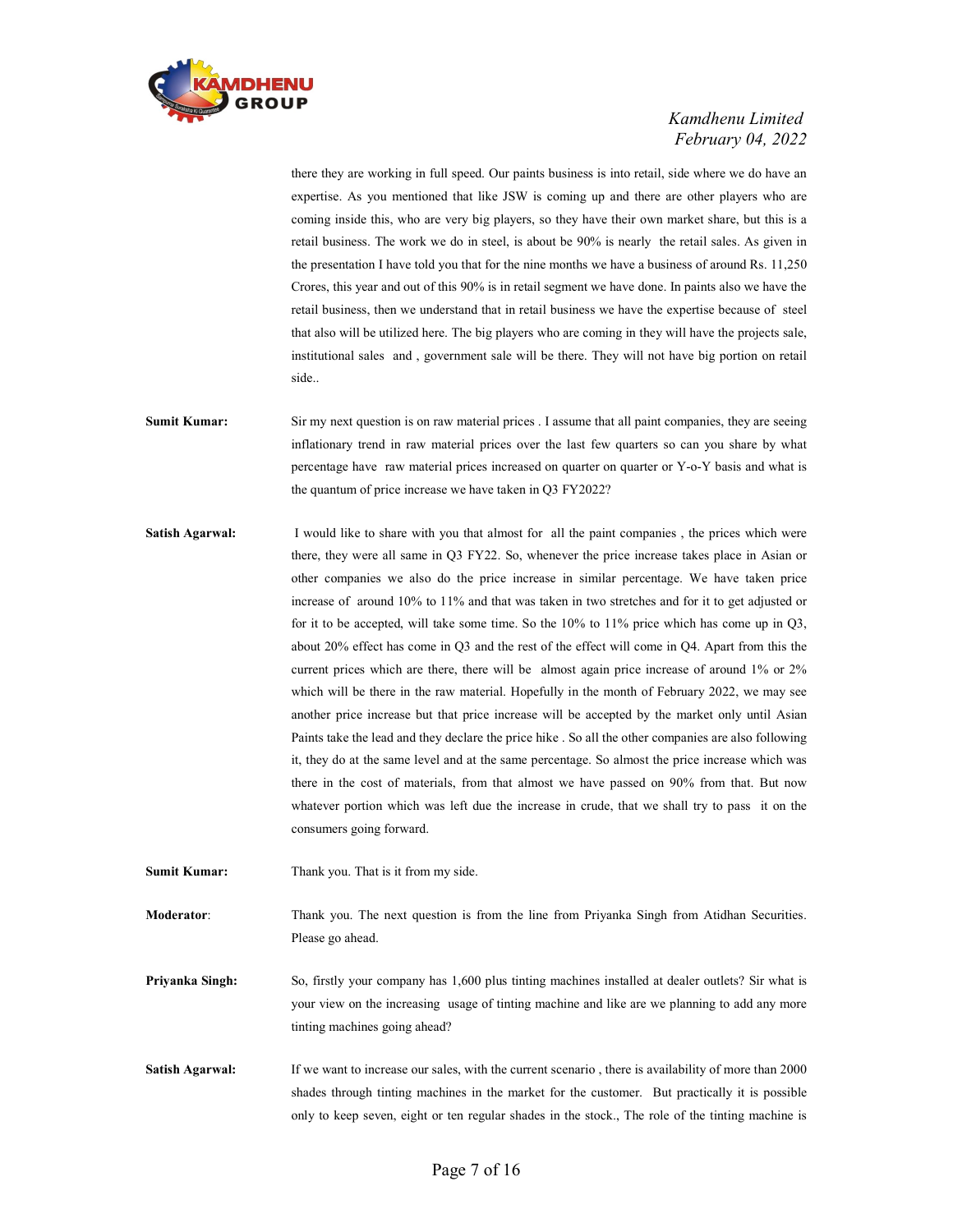

very big and the customer requirement is provided at earliest through computerized machine., So if we have to increase the sales, then we have a plan for the tinting machines that whenever the tinting machines comes, we can increase it from 1,600 machines. Gradually every month, every year, we are increasing it, and small machines are increased as per the requirement of the dealer. Additionally, we do not have capex plan right now. One thing is there that the outlook for the company was given that the company in the next four-five years, it will clock a turnover of Rs.1,000 Crores then for that we will do the rethinking with the dealerships and if there are any plans which are required or there is a requirement for tinting machine or any other investments, we will certainly do the funding for the money through bank or any other way.if it will be required . Whatever is there, we will do and the tinting machines is a continuous ongoing process and this will increase every month and every year, as and when the requirement is there. Since 90% product is water based especially the premium emulsion, that segment we do have the presence and the premium emulsions will always make it through the tinting machines. and I would like to share one more thing here that Kamdhenu has developed the method of QR code. When you scan the QR code in the phone, you can scan and download the shade card. So, this will be the biggest benefit for all the consumers and for all the dealers and all the painters. So that benefit is there only when the tinting machines are with us. So on that side we are continuously doing the work and once we need these, according to that we can install the tinting machines.

**Priyanka Singh:** Also like many paint companies have introduced water proofing as default product in the paints so what is your view on water proofing product?

- Satish Agarwal: The requirement for water proofing is very big at the time of construction. So at the time of construction, the dealers of steel or cement they have water proofing compounds. At the time of construction or when the painting is done, that time they would need water proofing. So the company has come and launched water proofing products and we are entering into this line gradually. We have almost 10% dealers and around 400 or 500 dealers they are marketing in water proofing products.
- Priyanka Singh: Lastly are you on achieving your stated target of Rs.450 Crores by FY2023 and Rs.1000 Crores by FY2026?
- Satish Agarwal: See, for this we are trying to make all arrangements and whatever is needed, whether it is through outsourcing model or own manufacturing, the work is going on. After demerger, we will be in better position to do the full decoding that at what speed will be able to grow ahead. Hopefully the target which is there, we will have to achieve it. We are planning to open new depots in new areas, we are planning of dealers in the new areas and we are planning around from where we can source the materials. So the whole team is planning ways to achieve the outlook of the company and whole team is working towards that and hopefully we believe that in the coming years we will be able achieve the target.

Priyanka Singh: Very helpful. Thank you.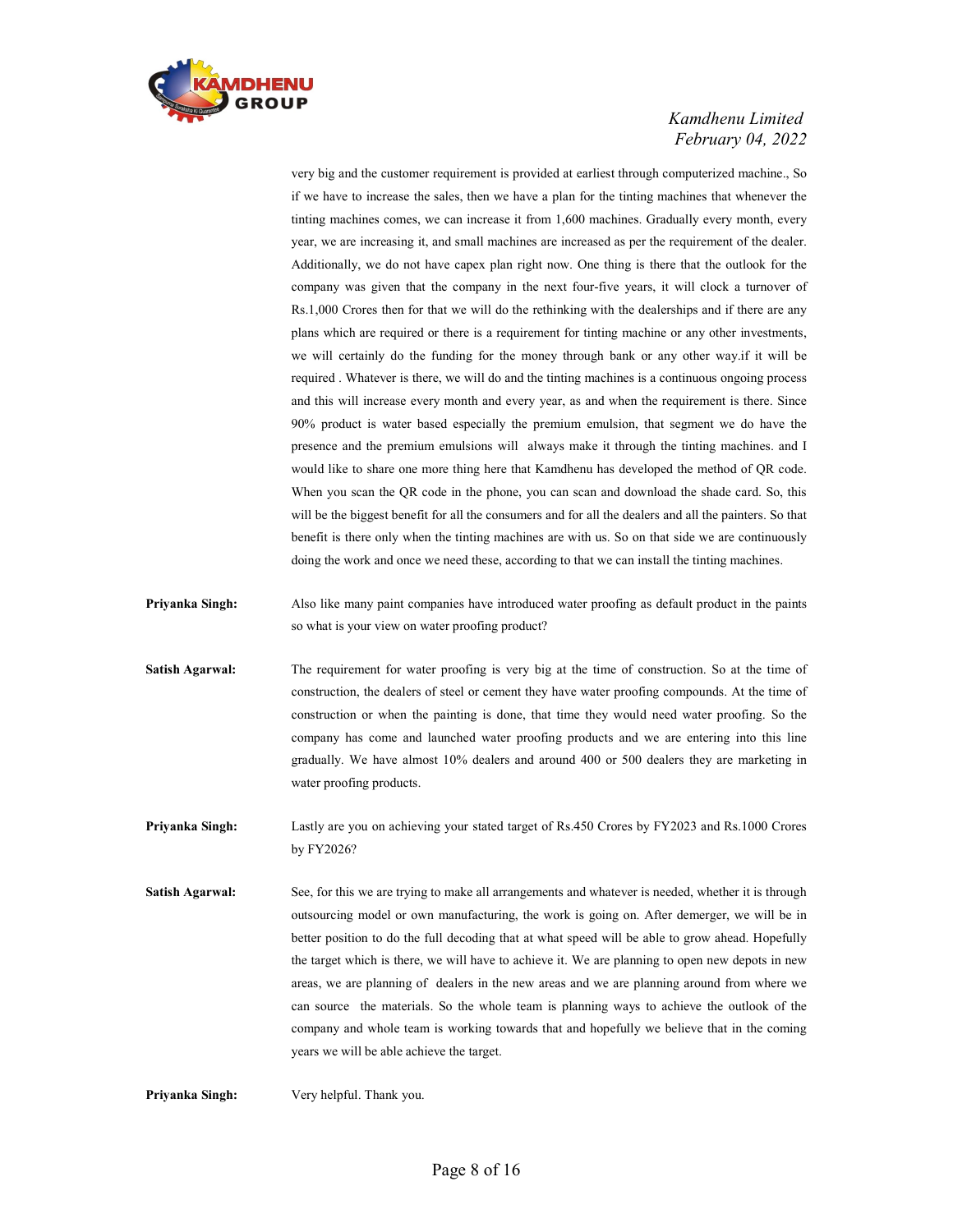

Moderator: Thank you. The next question is from the line from Shrees Waze from Money Life Insurance. Please go ahead.

Shrees Waze: Thanks a lot for taking my question. My question is regarding the scheme of amalgamation so one of the entities being merged is a promoter entity called Kay2 Steel and I went through the website and information available publically about Kay2 Steel so what I found was that it is engaged in similar line of business and follows the similar franchise way models and also kind of operates in similar geography. so I have two questions. My first question is regarding like why do we have this kind of arrangement because firstly where why a promoter entity was engaged in competitive line of business? secondly after the amalgamation will Kay2 be a separate brand that Kamdhenu will be maintaining or will the network franchise will be amalgamated and only one Kamdhenu brand will be used for steel? Thank you.

Harish Agarwal: There are two things which you have to understand separately. One is there is a trade name in the company, Kay2 Steel Limited. It is a promoter owned company in which promoter shareholding is there. The other companies which we are merging in this, one of the companies is Kay2 Steel, there is no business activity in this. With regard to brand, that is separate. It belongs to others not with this company so as per the government guidelines, we have multiple layer of shareholding for the promoters and that should not be there. So the promoter shareholding which was around 30% where the promoters had many other companies, the seven eight companies which they have, and after amalgamation all the companies will be merged and they will all come into Kamdhenu Limited. All the shareholding will be held by the individual promoters. Now the shareholding ratio is 64.5% that you will not be seeing under the company's name, but they will all be individual names. And for this de -merger process, as we have also told in the presentation that the admission of second motion petition was approved on 16<sup>th</sup> December 2021 and on 22<sup>nd</sup> March 2022, we will be having the final hearing in NCLT. It was supposed to be held in January but since under NCLT, we were getting the dates very late, because of this we are getting delayed by two to three months for the scheme of arrangement. But we are proactively doing our work. To accentuate this whole process, the authorized capital will be increased and we had proposed the board to approve the authorized capital. On 10<sup>th</sup> March 2022, we have planned for the EGM and there will be separate process and we will complete it. We are doing the work on this.

Shrees Waze: Got it. Thank you Sir. Sir my second question is regarding, since we rely on franchises which are largely MSMEs and small enterprises and we have been hearing that the unorganized sector in the small companies have taken a hit due to the COVID-19 pandemic. So I wanted to understand that are you seeing any kind of stress in the balance sheet or our businesses of your franchise units and would this kind of be a risk going forward for our company?

Harish Agarwal: The franchise model which we have, under this the risk factor is to the extent of royalty amount., There are no price fluctuations nor any other risks involved in this. As and when the production increases, and we hope that the business of the franchises increase. We motivate dealers, distributors, franchise units, sales team, and marketing team to work towards increasing sales. If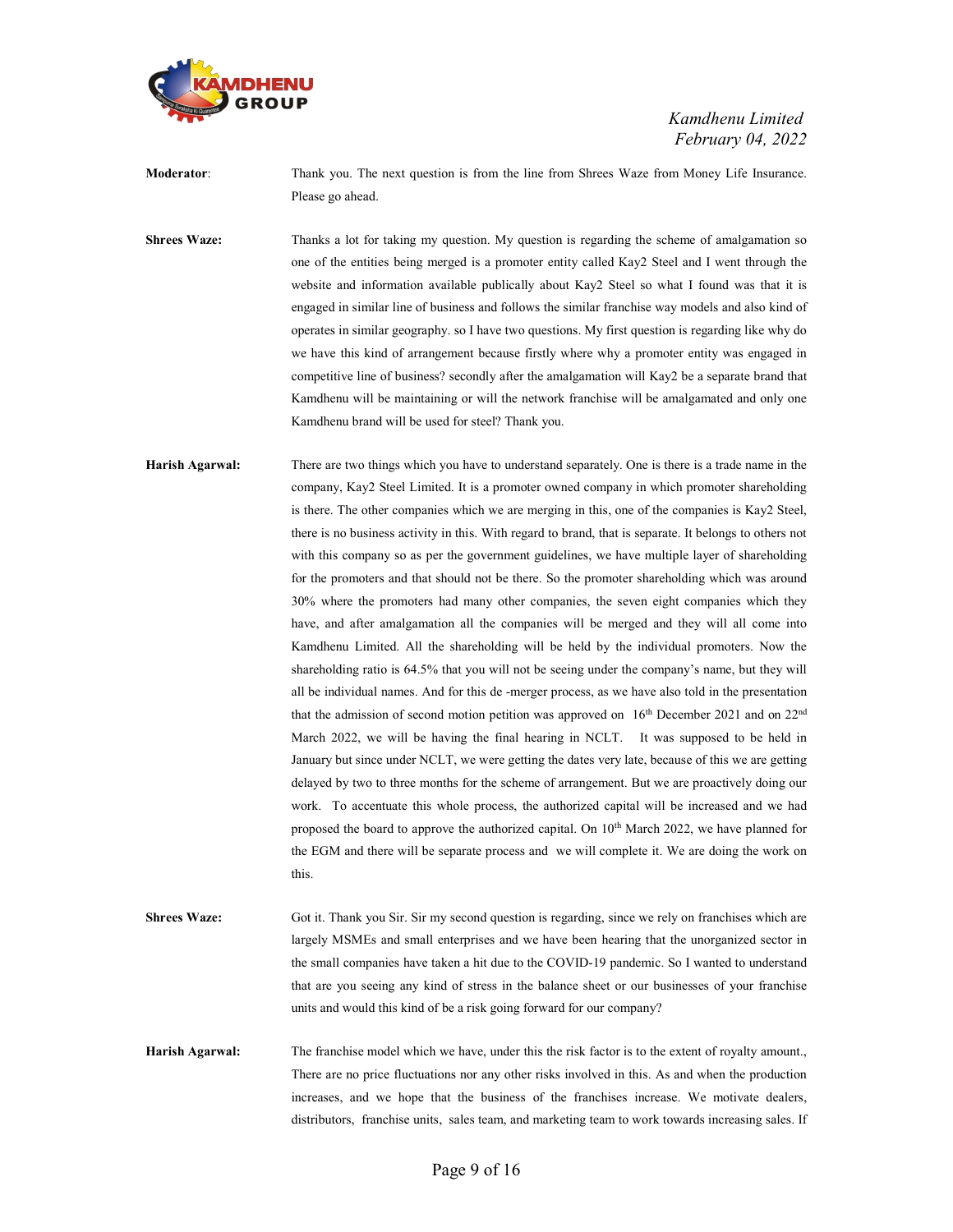

the sales increase, then all will have a win-win situation and our royalty part will also increase. So, because of the COVID the production level had decreased, likewise we have told in the presentation in Delhi and NCR region, the production in our plants decrease. In NCR we have four franchise units, their production also got hampered. On account of the production being hampered, then we got our royalty to that extent and we are impacted otherwise not.

Shrees Waze: Got it. Understood. Thanks Sir. That would be all from my side.

Moderator: Thank you. The next question is from the line from Mukuntha Rao from MDSM. Please go ahead.

Mukuntha Rao: I have two questions. The first one is about just now you talked about how the industry got impacted due to the NGT in the NCR region. So the first question that I have is what kind of a contingency plan that we are going to have because this is going to happen may be in the coming future also. So what is the contingency plan that we have to take care of this issue which should not affect our financials greatly? The second question that I have is we have talked enough about the paint business. I totally understand that concept, but what is the future for the steel industry going forward? It will be helpful if you can elaborate a little bit more on the plan..

Harish Agarwal: I got your first question the contingent plan which is there in this, this can be done every year, the Hon'ble Supreme Court has passed the order then everyone has to obey that. So because of this the Hon'ble Supreme Court, in Delhi NCR the construction has been banned and NGT order in NCR region, steel industry partial operation to be allow for some time, so I believe the contingent plan can only be through at the government level. As an industrialist, we need to think about your suggestion, otherwise apparently it is beyond our control. The second question I was not able to understand, what you were asking.

Mukuntha Rao: If you can explain a little bit more on the future that you have on the steel operation basically?

Harish Agarwal: Under steel business we do have one manufacturing plant which is in Delhi NCR otherwise we do our work through franchise route, which is our main business. We are working like a branding marketing company where our plant which we use as mother plant, where R&D has the biggest job, under the franchise route, we have appointed two members, one is operational head and one is for quality monitoring and we are giving them the training also which is done through this plant. The products which are being produced in this plant, we sell it to Delhi NCR market we cater to. The plan which we use for steel that is taken through the franchise route and the capacity which we intent to increase, within the steel that will also be done through the franchise route. There is no capex plan under this. We are increasing this through franchise route and to increase this the existing units, which are there we are giving the first opportunity and even after that if they have any limitations, financial or space, then we will appoint some more new people. Like this we are working on the steel.

Mukuntha Rao: Thank you.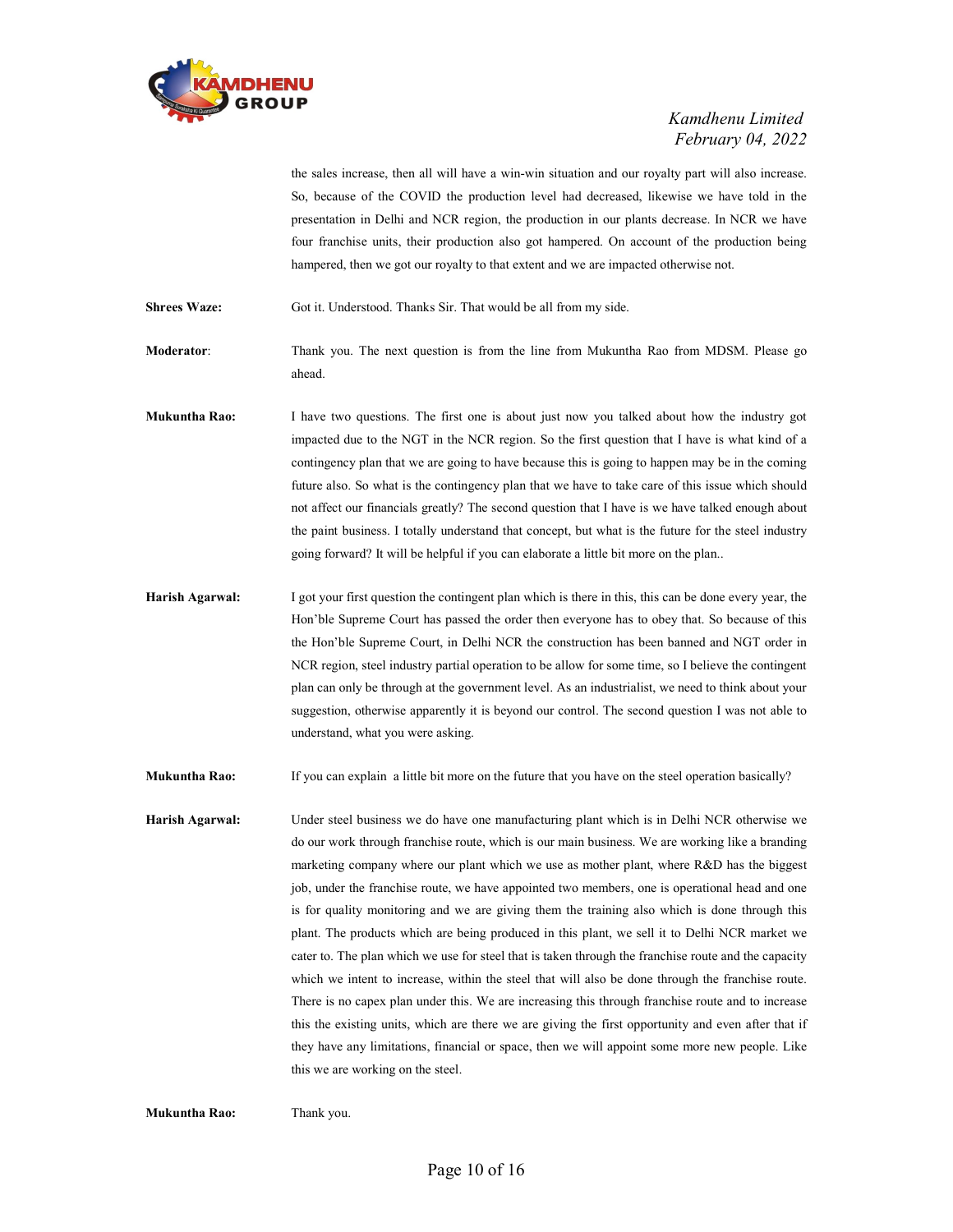

- Moderator: Thank you. The next question is from the line from Dinesh Kotecha from KRIC. Please go ahead.
- Dinesh Kotecha: Good afternoon Sir. Jai Shreekrishna. I am very happy that I have got this opportunity and since you are very accustomed in Hindi, that is why I am asking my questions in Hindi. Two to three things wherein I need to give you compliments one is that we are paid the full insurance claim, secondly the units under paints division, which has now come to profitability. Thirdly, Sir the premium products which you have of TMT bars what is our position over there ? What is the market share and how much it can it go up to ?
- Harish Agarwal: You are talking about the PAS 10000 or you are talking of Kamdhenu Nxt?
- **Dinesh Kotecha:** I am talking of the Kamdhenu Nxt.
- Harish Agarwal: Kamdhenu Nxt, we were doing that firstly at the regional level, and we were expanding this from region to region. For this product we have rolled out all over India. So, in the next few days, only Kamdhenu Nxt will only be available to the whole of India. The other product which we were making Kamdhenu TMT, now we are not manufacturing that product.. We are making the upgraded version in all over India and expanding further..
- Dinesh Kotecha: Secondly I wanted to know the process which was there for the demerger of the paints company, by when will it get completed and when can we get the share of that newly merged entity?
- Harish Agarwal: We were expecting and that during the presentation also we had spoken about it. In the past conference calls also we have spoken that within this financial year we will complete the process. Because the system with regards to NCLT, it will get delayed by two to three months. . The hearing which was to be held in January 2022 is now fixed on 22<sup>nd</sup> March, 2022. Once the order comes and then we will get the approval from RD then within Q1 FY23 I think the whole process should be completed.
- Dinesh Kotecha: Secondly, I wanted to understand what is the expansion plan under construction chemicals?
- Harish Agarwal: We are doing construction chemicals, but the focus area is the decorative paint in premium segment. Our focus area is premium products and water based emulsions. In case there is requirement for construction chemical to match the product line when we go to the shop, then we are making that product, but it is not that we have much focus on that. Our focus will be on premium water based products.
- Dinesh Kotecha: I have a last request when you give the financial figures, profit and loss, please keep consolidated on one side and the standalone on the other side, you are mixing the standalone, consolidated. It would be very easily if you do like this.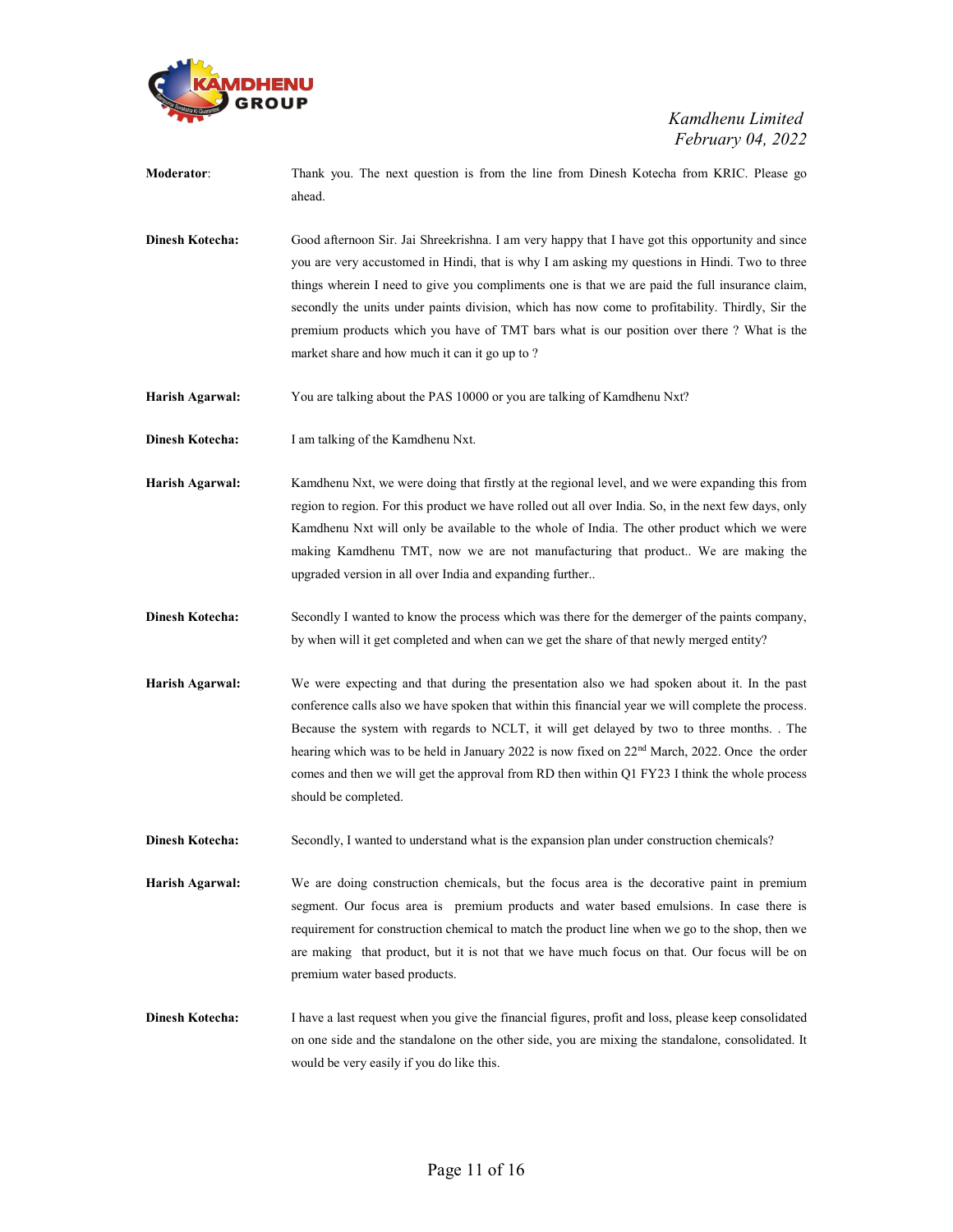

# February 04, 2022

| Harish Agarwal:         | The numbers that you see in standalone or consolidated is almost the same. This is a statutory<br>requirement and that is why we need to do it. If you compare the numbers, almost all are same, it<br>is only about 3 lakhs or 4 lakhs capital that has been increased in consolidated, that is number<br>one. Number two is this format which is there that is prescribed by the SEBI under the LODR. I<br>do not have any choice if I can keep it on the top. |
|-------------------------|------------------------------------------------------------------------------------------------------------------------------------------------------------------------------------------------------------------------------------------------------------------------------------------------------------------------------------------------------------------------------------------------------------------------------------------------------------------|
| <b>Dinesh Kotecha:</b>  | I am talking about the presentation where you can give the standalone, and consolidated<br>separately. That can be done Sir.                                                                                                                                                                                                                                                                                                                                     |
| Harish Agarwal:         | That can be done, but we have not done because the numbers which are there is only standalone<br>number which has been given. Because the main is the standalone number, as consolidated<br>numbers are same and not much difference is there.                                                                                                                                                                                                                   |
| <b>Dinesh Kotecha:</b>  | One thing I need to understand that in January and February what was the trend in the paint<br>industry?                                                                                                                                                                                                                                                                                                                                                         |
| Harish Agarwal:         | In January it got impacted because of COVID third wave. As this is getting lessened, the market<br>has picked up.                                                                                                                                                                                                                                                                                                                                                |
| <b>Dinesh Kotecha:</b>  | Thank you very much and wish you all the best Sir.                                                                                                                                                                                                                                                                                                                                                                                                               |
| Moderator:              | Thank you. The next question is from the line from Utkarsh Somaiya an Individual Investor.<br>Please go ahead.                                                                                                                                                                                                                                                                                                                                                   |
| <b>Utkarsh Somaiya:</b> | Thank you for the opportunity. Sir can you please tell me what is the peak revenue you can grow<br>in your paint business?                                                                                                                                                                                                                                                                                                                                       |
| <b>Utkarsh Somaiya:</b> | In paints, what revenue can you do at 100% capacity?                                                                                                                                                                                                                                                                                                                                                                                                             |
| Harish Agarwal:         | That is Rs.450 Crores from our own plant and Rs.250 Crores from the outsourcing unit. Total is<br>Rs.600 Crores turnover we can achieve.                                                                                                                                                                                                                                                                                                                         |
| <b>Utkarsh Somaiya:</b> | So can achieve this to be achieved in FY2023?                                                                                                                                                                                                                                                                                                                                                                                                                    |
| Harish Agarwal:         | No it is capacity. It cannot be treated as achievement of the sales because there is a line of<br>productions. There are certain water based, others are powder based, others are solvent based so<br>it will depend on the requirement of the market so there is a demand in the market. There is a<br>capacity in the plant so we have to match them according to the requirement of the market.                                                               |
| <b>Utkarsh Somaiya:</b> | So given the requirement, how much revenue can we do for our paint business?                                                                                                                                                                                                                                                                                                                                                                                     |
| Harish Agarwal:         | That will remain the same of Rs.600 Crores. If the demand comes from the market as we have in<br>the plant so it will be Rs.600 Crores.                                                                                                                                                                                                                                                                                                                          |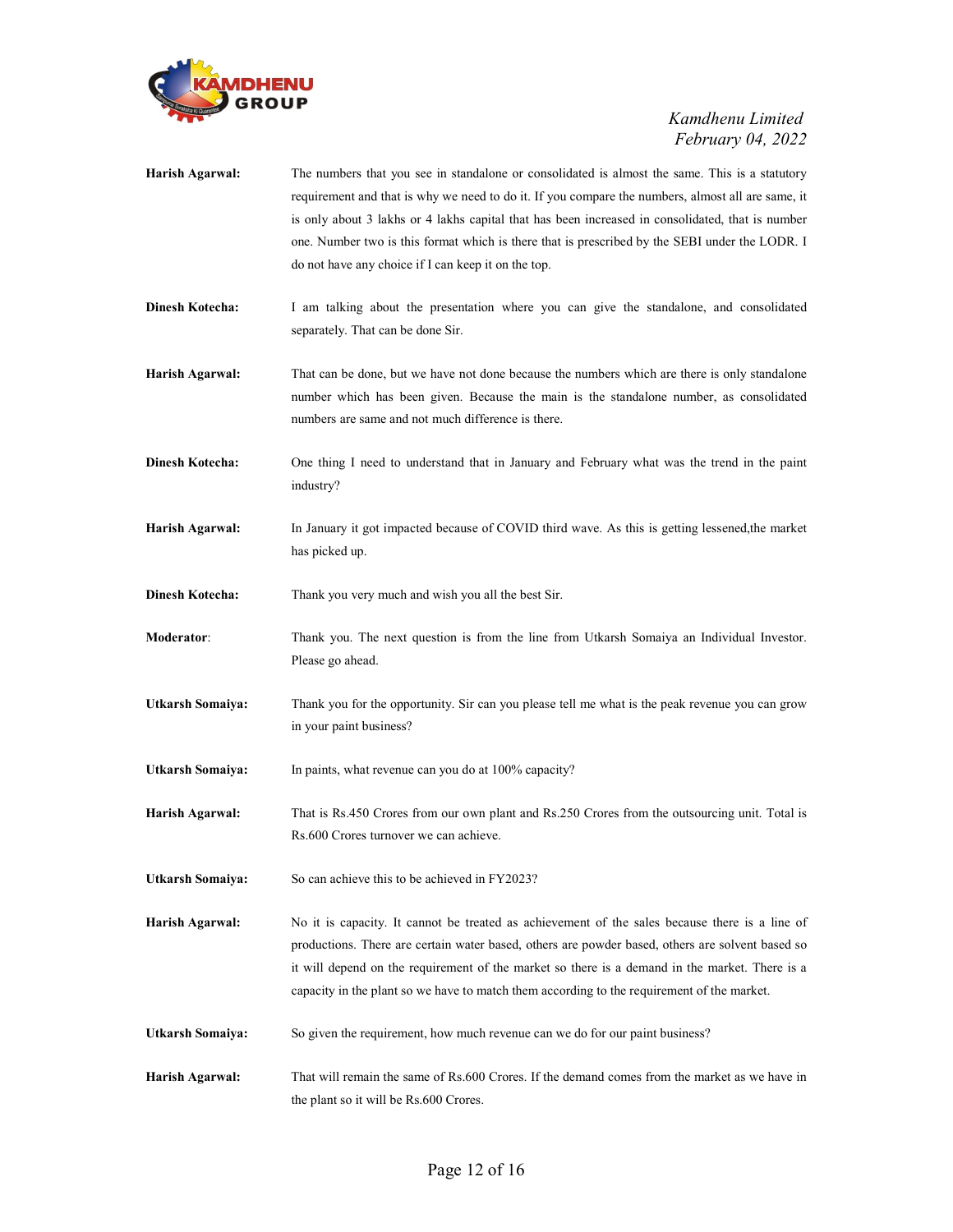

- Utkarsh Somaiya: In your steel business this quarter how much is your own manufacturing and how much is outsourced in the franchisee model?
- Harish Agarwal: You are talking about Q3.
- Utkarsh Somaiya: Q3 yes and nine months both?
- Harish Agarwal: Nine months Q3, I will give you the figure. In the nine months, we have achieved 17.8 lakh metric from the franchise route and 67,000 metric tonnes from our own plant. This is for nine months. For three months, from the franchise route it is 6.12 lakh metric tonnes and 24,000 metric tonnes from our own manufacturing.
- Utkarsh Somaiya: What is the capacity of your own plant?
- Harish Agarwal: Our own capacity is 1,20,000 metric tonnes per
- Utkarsh Somaiya: What is the EBITDA per tonne you did in this quarter?
- Harish Agarwal: EBITDA is 6.4%.
- Utkarsh Somaiya: Can u throw some light on EBITDA per tonne?
- Harish Agarwal: Per tonne cannot be calculated. You have to calculate the royalty on per tonne basis. That is around Rs.375 per metric tonnes royalty. Average royalty is what we are charging from the franchise unit.
- Utkarsh Somaiya: Understood Rs.375 per metric tonne. So is this standard Rs.375 and will it remain constant?
- Harish Agarwal: It is not constant. It may be Rs.370 say average of last three months for Q3. It may be Rs.370, it may be Rs.380 and Rs.390 depending on the collection.
- Utkarsh Somaiya: As you said 17.8 lakh tonne was sold in nine months and you spoke about expanding via the franchise route so can you lay out your expansion plan for the next two years?
- Harish Agarwal: Our present recent capacity is 38 lakh metric tonnes and we are expanding 38 lakh metric tonnes to 50 lakh metric tonnes over period of next two years through the franchise route only.
- Utkarsh Somaiya: You are not going to do any capex for this?
- Harish Agarwal: Yes.
- Utkarsh Somaiya: Will you be doing capex on the partner and producers?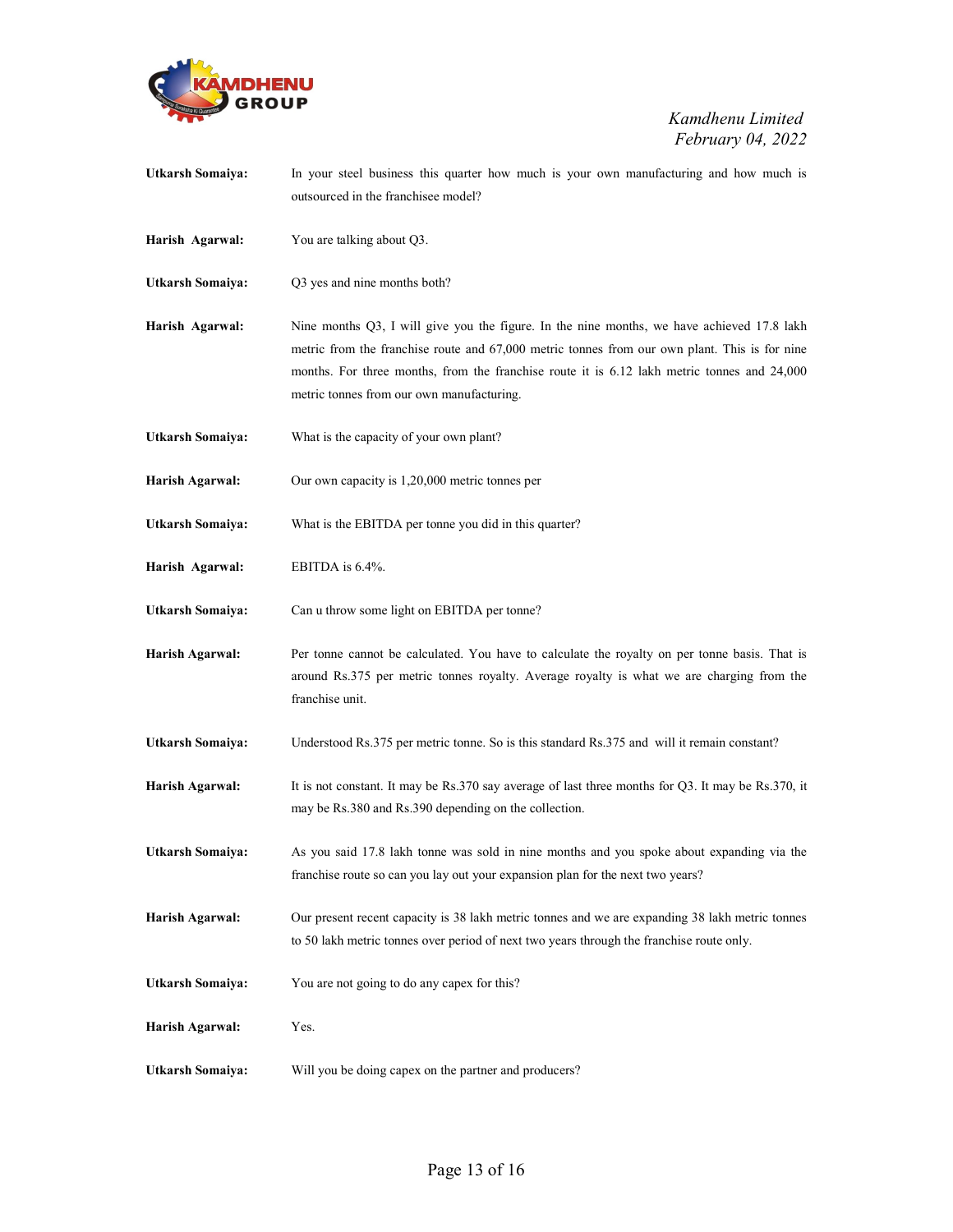

Harish Agarwal: No. We are not incurring any capex in our own plant or in the franchise. Capacity will be increased by the franchise itself. They will make the investment.

Utkarsh Somaiya: Sir thank you so much.

Moderator: Thank you. The next question is from the line from Atul Kothari from Progwell Securities. Please go ahead.

- Atul Kothari : Sir thank you for the opportunity. Sir my only question is related to the paints business, we have signed Preity Zinta as a brand ambassador, so have we done any marketing campaigns with her. Can you provide some inputs on that, it would be grateful?
- Harish Agarwal: For our paints products we have signed her as brand ambassador for print media. The promotional material which is there which is being circulated in that we have put the photo of Preity Zinta and it is getting promoted with her name. There are social media apps and promotions which are there, which are coming up on Facebook, Instagram, Twitter, so in the market we are promoting the products with her campaign. Now if you would have seen the advertisement that the results had come in the newspaper, Indian Express, Jansatta and Financial Express all editions, and in this also we had put an ad of Preity Zinta about half the page.
- Atul Kothari: Have we seen any market share gains in any particular segment, within the paint segment?
- Harish Agarwal: Yes, the market share gain is being increased in north. In the south it is very less, and hence we are making a footprint over there. Other thing is that after there was a fire incident in our plant, the dependency which was there in outsourcing, even on the premium products, after starting the plant our dependency is less over there and the products which were being manufactured outside that are now started in our own plant now. So, the premium products we are outsourced for them we have a very good hold in north. .
- Atul Kothari: During Q3 FY22, was there market share gains in any particular segment, within the paint segment?
- Harish Agarwal: We are increasing our market share under the premium emulsions, in stainers and colourants there are these different types of tubes, which are colour coated, we are increasing it over there.
- Atul Kothari: Q3 FY2022 which has just gone by What was the average selling price for paints in Q3 FY22?
- Harish Agarwal: The actual selling which is there, if I speak about the manufacturing then it is about Rs.123 per liter and if we talk about outsourcing it is about Rs.55 because we outsource the low value products. The high value products we are manufacturing here. What we are manufacturing is Rs.123 and outsourcing is about Rs.55 per liter is the average selling price.
- Atul Kothari: Sir, is this the cost price or the selling price, which you are speaking about?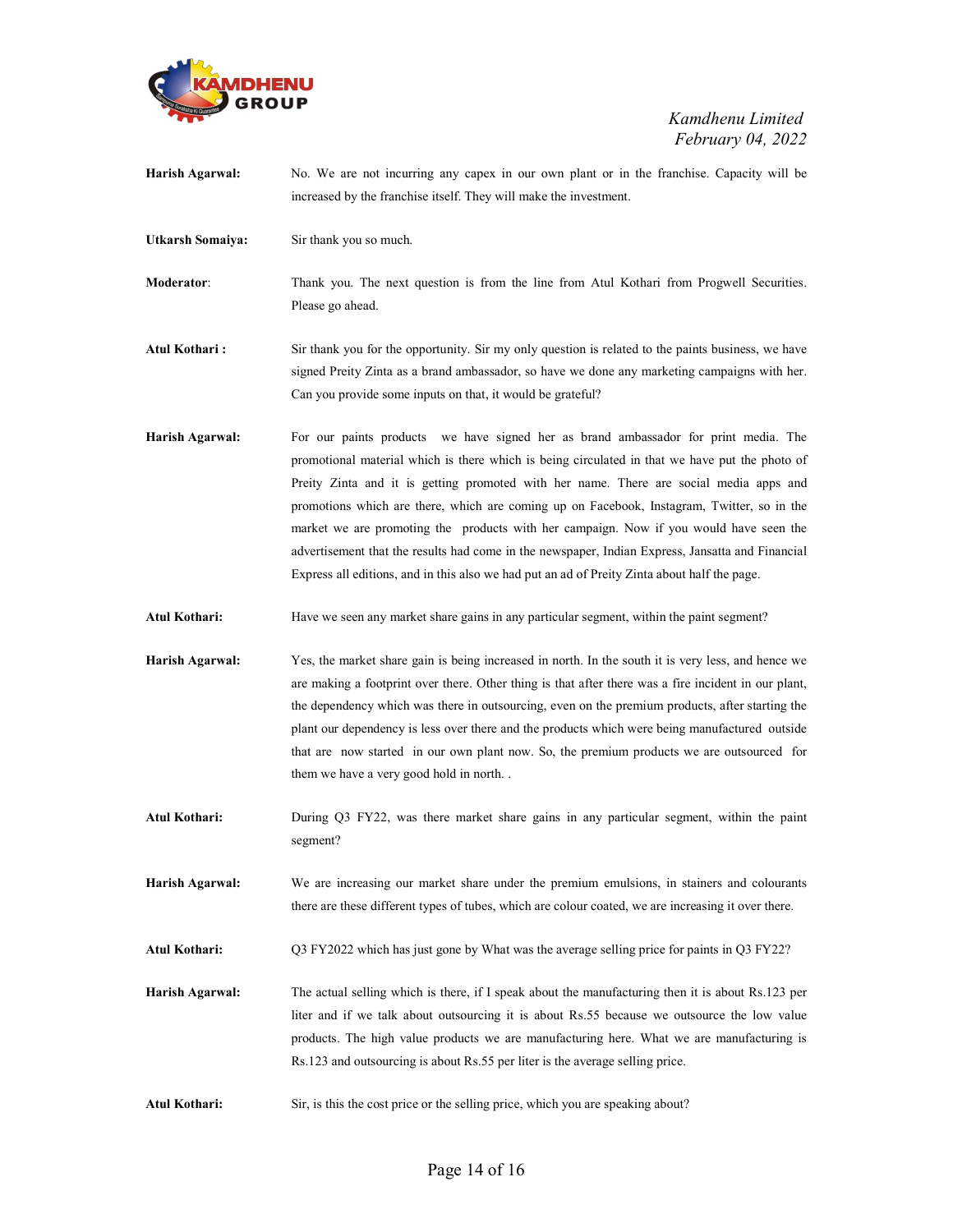

February 04, 2022

| Harish Agarwal: | I am speaking about the selling price, ASP, average realization price per liter.                                                                                                                                                                                                                                                                                                                                                                                                                                                                                                                                                                  |
|-----------------|---------------------------------------------------------------------------------------------------------------------------------------------------------------------------------------------------------------------------------------------------------------------------------------------------------------------------------------------------------------------------------------------------------------------------------------------------------------------------------------------------------------------------------------------------------------------------------------------------------------------------------------------------|
| Atul Kothari:   | Sir, you have spoken about the value added products are being manufactured at our own plant,<br>rather than outsourcing, so can you tell what is the proportion of ratio within the outsourcing and<br>in-house manufacturing?                                                                                                                                                                                                                                                                                                                                                                                                                    |
| HarishAgarwal:  | At this time, it is about 60:40 ratio which is going on.                                                                                                                                                                                                                                                                                                                                                                                                                                                                                                                                                                                          |
| Atul Kothari:   | Mostly whatever outsourcing is done it is done for the low value products?                                                                                                                                                                                                                                                                                                                                                                                                                                                                                                                                                                        |
| Harish Agarwal: | Yes.                                                                                                                                                                                                                                                                                                                                                                                                                                                                                                                                                                                                                                              |
| Atul Kothari:   | What is the margin differential in this?                                                                                                                                                                                                                                                                                                                                                                                                                                                                                                                                                                                                          |
| Harish Agarwal: | We need to give some amount of margin for the those who are outsourcing, but then it will get<br>compensated by the low value products and it will get compensated through freight elements.<br>Hence he will get the profit and I will not get that much load. If I have to send the material to<br>Udaipur, then after producing the material inside Udaipur plant, then sell it then I have to pay<br>heavier on freight for the low product, if I do it for the high value, then it will be the same freight,<br>low value products also has freight. So if that freight element goes to the margin then I will not<br>have that much impact. |
| Atul Kothari:   | What would be the differential meaning the in-house and whatever I am outsourcing, you were<br>telling that it would not be that much that is what you are saying?                                                                                                                                                                                                                                                                                                                                                                                                                                                                                |
| Harish Agarwal: | No. The margins would be more if we are doing our own manufacturing and the reason it will be<br>more because I am making value added products, and I am making premium products and<br>whatever I am making outside, that is low value product. If someone is making a margin from me<br>in the low value added products so I will be not be impacted by the margins because suppose if<br>he is getting a margin of Rs. 5 on for one liter from me, then, I will only have impact of Rs.2<br>and Rs.3 I will be saving in freight. Have you got my point?                                                                                       |
| Atul Kothari:   | Yes I got your point. What are your debt levels in the paints business?                                                                                                                                                                                                                                                                                                                                                                                                                                                                                                                                                                           |
| Harish Agarwal: | In this we have the working capital mainly of around Rs.40 Crores and about Rs.12 Crores, we<br>had taken working capital loan during the COVID times.                                                                                                                                                                                                                                                                                                                                                                                                                                                                                            |
| Atul Kothari:   | Like you were saying that we had already done about the distribution in paints facility, so what is<br>the revenue potential for this facility for the full year?                                                                                                                                                                                                                                                                                                                                                                                                                                                                                 |
| HarishAgarwal:  | Full year, if you manufacture and the market is there and everything is sold, then we will have a<br>turnover of Rs.450 Crores from this plant.                                                                                                                                                                                                                                                                                                                                                                                                                                                                                                   |